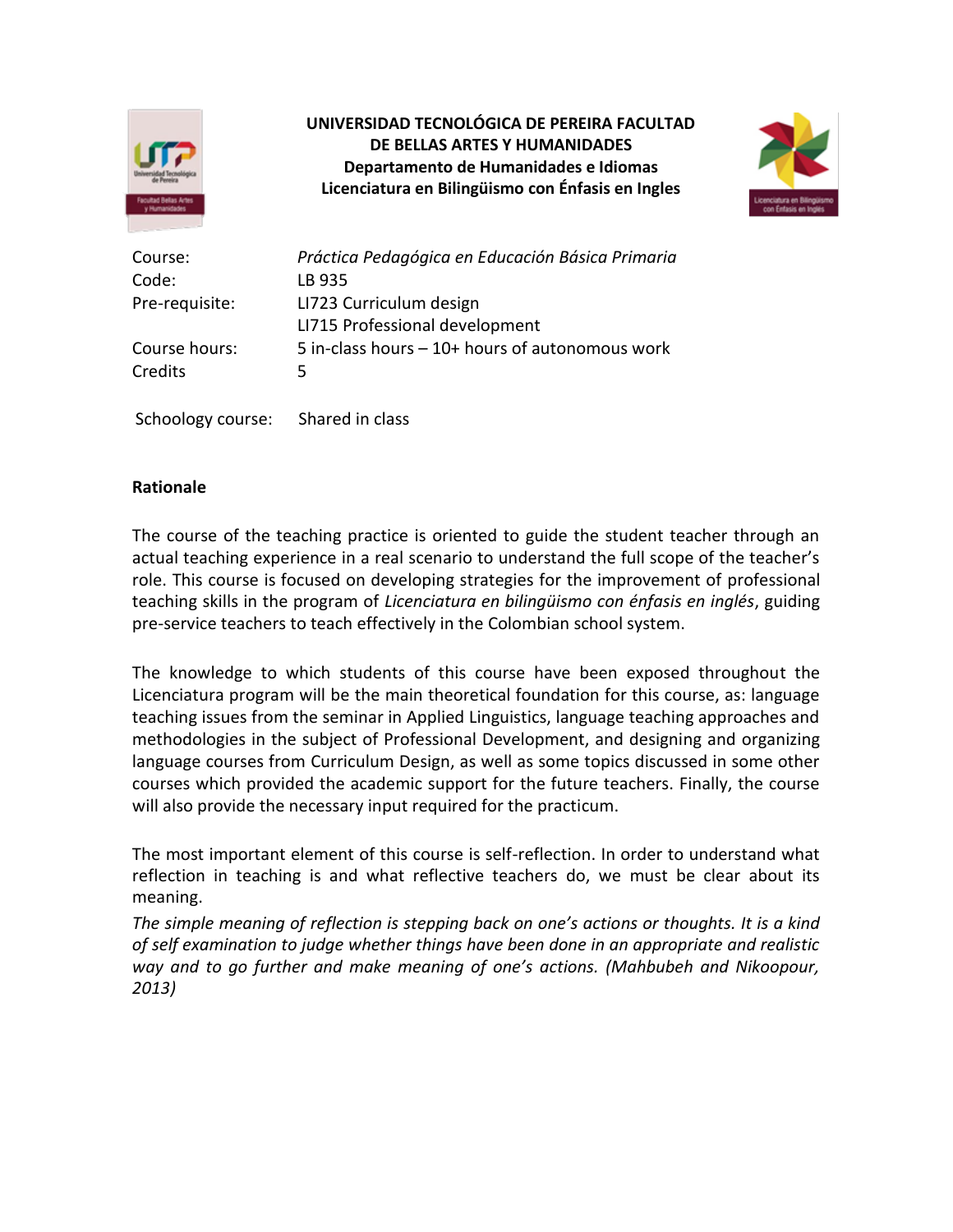During this semester, there will be a teaching practice component that will be guided by a reflective approach where practitioners will raise awareness of issues related to their teaching and to students' learning.

"Reflective practice requires a commitment from practitioners, a commitment towards change, towards understanding, and most importantly, a commitment towards continuous self-development. If practitioners are willing to invest time, effort and resources in this type of training, reflective practice can indeed be an effective mean for professional growth. Reflective teaching is not simply doing what you are being told to do. The practitioner should really dig and investigate the "why" something is wrong to make intelligent changes to teaching procedures (Quesada, 2005)." [sic]

## **General Competences:**

The course will empower the pre-service teachers to:

- Develop a sense of social responsibility while experiencing being an English language teacher in a primary public school in our Colombian context.
- Develop awareness and critical skills, a sense of self-reflection that will lead to a professional growth.
- Extend understanding of the context in which learners are learning EFL and of principles underlying language learning and teaching in our context.
- Identify needs of public school contexts and plan pedagogical interventions based on that knowledge: observing school policies and classroom management, planning and teaching classes based on school needs and national standards. (have in mind new school's policies regarding quarantine).

## **Specific Competences**

- Utilize classroom management skills to empower teaching and learning processes.
- Design, implement, and evaluate lesson plans with language aims, activities, materials, and strategies for evaluation based on specific characteristics of the context in which students are teaching.
- Design and adequately implement teaching materials during their teaching practices.
- (Re) consider attitudes, beliefs, experiences, and expectations in an educational environment in the light of theoretical concepts about teaching and learning English.
- Gain experience in ELT while reflecting upon teacher and student needs, goals, strengths and aspects to improve.

## **Linguistic Competences**

- **I** Listen to and grasp key points from audio and video lectures in the field of ELT.
- Summarize in a paraphrased form what is heard from live discussions and audiovisual input.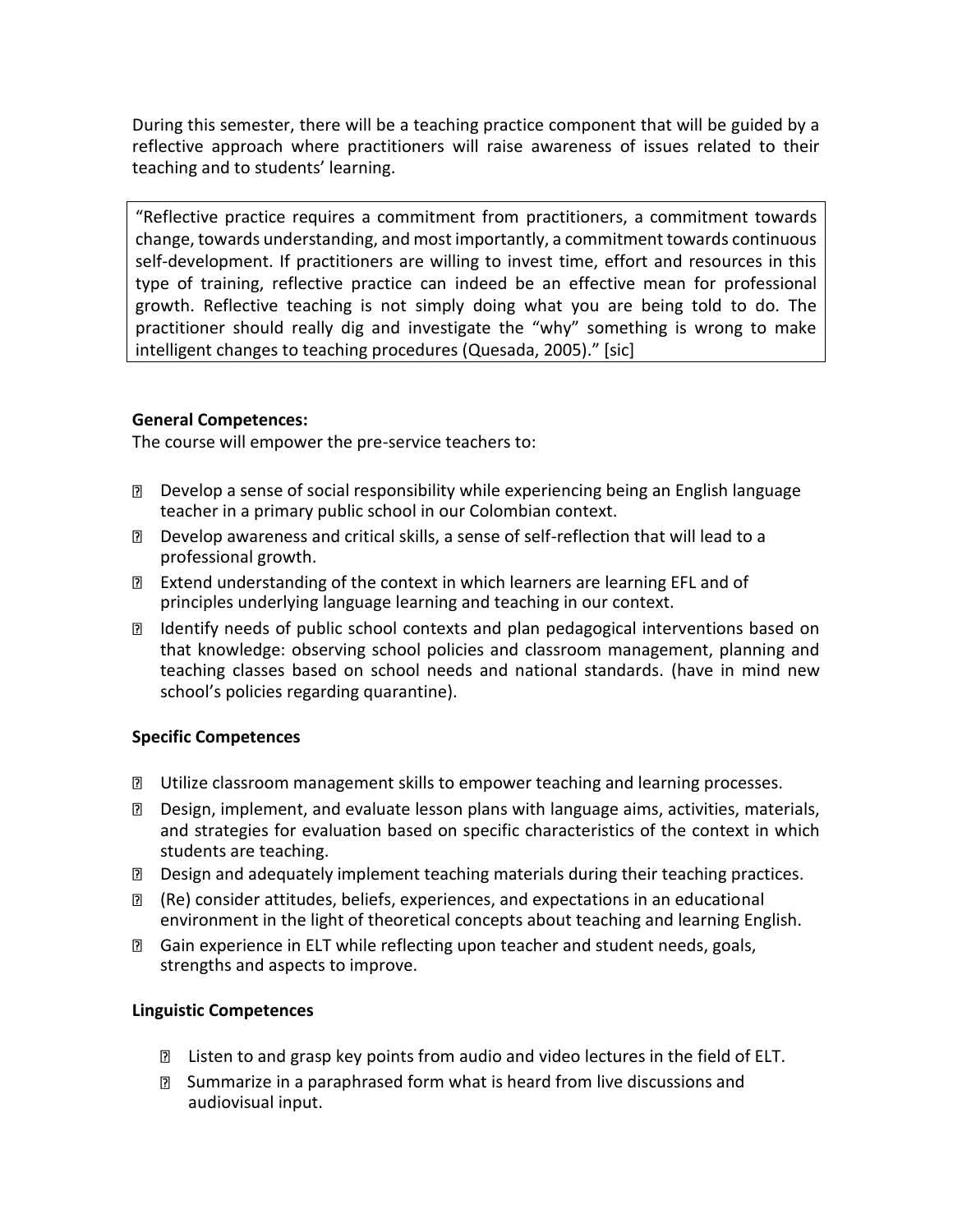- Follow the essentials of lectures, talks and reports and other forms of academic/professional presentation which are propositionally and linguistically complex.
- Understand recordings in standard dialect likely to be encountered in social, professional or academic life and identify speaker viewpoints and attitudes as well as the information content.
- Employ an extensive vocabulary of common and specialized lexemes to construct propositionally and linguistically complex sentences on concrete and abstract themes in his/her field of specialization.
- $\mathbb D$  Formulate questions that clarify or qualify the content and affective intent of speakers' messages.
- **Produce extended speech that is coherent and structured when addressing** audiences and expressing viewpoints.
- Read different types of texts with a satisfactory level of fluency, accuracy and intonation.
- Understand lengthy, complex texts on a wide variety of topics (personal, academic, professional) where author's arguments and ideas can be inferred.
- Understand in detail a wide range of lengthy, complex texts related to the social, academic or professional life.
- Show a relatively high degree of grammatical control without mistakes which may lead to misunderstanding.
- $\mathbb D$  Can expand and support points of view at some length with subsidiary points, reasons and relevant examples in written reports and forum entries.
- **I** Can use a variety of linking words efficiently to mark clearly the relationships between ideas.

## **Learning outcomes**

- Use L1 and L2 with high proficiency level as a communicative resource in social, academic and professionals settings.
- Use English language at a level of C1 when producing written texts, delivering lessons and/or participating in discussions.
- Identify economic, cognitive, linguistic, affective and sociocultural factors of student´s community in order to plan teaching activities that respond to social needs.
- Apply bilingual education principles and a variety of English teaching approaches, methods and techniques in lesson planning, material design, assessment and classroom execution.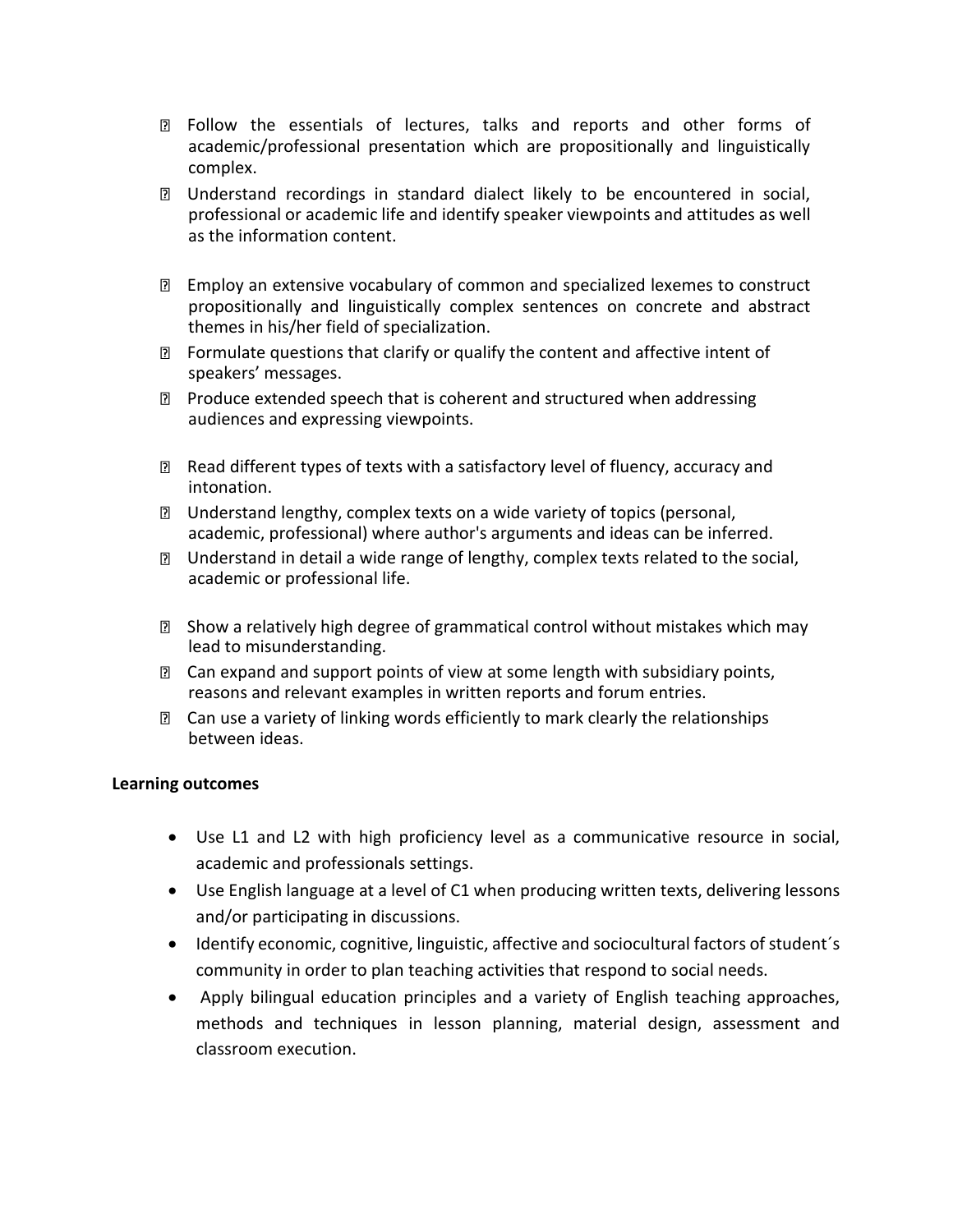- Plan and implement context-coherent lessons that blend language, functions and themes, in which learners use English as a medium to learn (or reinforce) content of other subjects.
- Use appropriate, conscious and relevant classroom management techniques.
- Apply critical thinking skills for identifying, discussing and analyzing phenomena related to students' language learning and classroom management.
- Use appropriate ICT's to design material and facilitate interaction in the classroom.
- Structure teaching skills through observation, self-reflection and peer/facilitator's feedback from class observations.
- Incorporate environmental sustainability actions when carrying out tasks related to the teaching practicum.
- Demonstrate ethical and politically responsible actions and discourse in his/her role of educator during the teaching practicum.

| Resultados de aprendizaje<br>Licenciatura en Bilingüismo                                                                                                                                               | <b>Learning outcomes</b><br>of Pedagogical practicum<br>in Elementary School                                                                                                                                                                                                                                                                              | <b>Evaluation Pedagogical</b><br>practicum in Elementary<br><b>School</b>                                                                                                                                                   |
|--------------------------------------------------------------------------------------------------------------------------------------------------------------------------------------------------------|-----------------------------------------------------------------------------------------------------------------------------------------------------------------------------------------------------------------------------------------------------------------------------------------------------------------------------------------------------------|-----------------------------------------------------------------------------------------------------------------------------------------------------------------------------------------------------------------------------|
|                                                                                                                                                                                                        | Use L1 and L2 with high<br>proficiency level<br>as<br>a<br>communicative resource in<br>academic<br>and<br>social,<br>professional's settings.                                                                                                                                                                                                            | Create rubrics for a better<br>job (oral presentation,<br>reflective essays, virtual<br>sessions, podcast final<br>product)                                                                                                 |
| 1. Utiliza el español y el<br>inglés con altos niveles de<br>suficiencia en el ámbito<br>social, académico y<br>profesional, y con<br>consciencia intercultural<br>relacional, funcional y<br>crítica. | Use English language at a<br>level of C1 when producing<br>texts, delivering<br>written<br>lessons and/or participating<br>in discussions.<br>Identify<br>economic,<br>cognitive,<br>linguistic,<br>affective and sociocultural<br>of<br>student's<br>factors<br>community in order to plan<br>teaching<br>activities<br>that<br>respond to social needs. | oral presentations - rubric<br>essays (based on class<br>observations)<br>Practitioners will adapt<br>virtual material and virtual<br>class sessions to students<br>and school's needs (In-<br>service teacher evaluation). |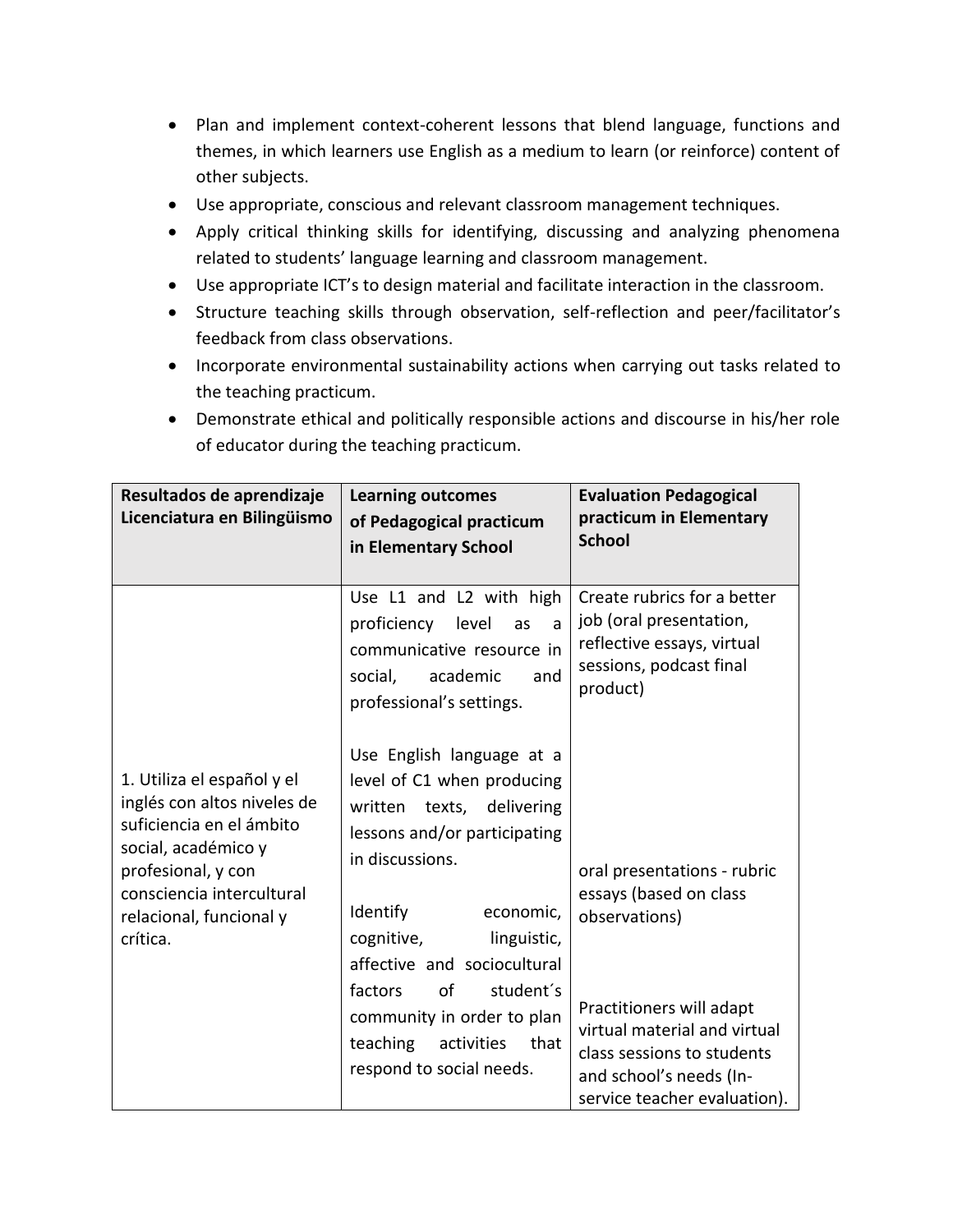|                                                                                                                                                                                                                                                                                                                                                                                                                                                                                                                                                                 |                                                                                                                                                                                                                                                                                                                                                                                                                 | It will be done in physical<br>settings as well.                                                                                                                                 |
|-----------------------------------------------------------------------------------------------------------------------------------------------------------------------------------------------------------------------------------------------------------------------------------------------------------------------------------------------------------------------------------------------------------------------------------------------------------------------------------------------------------------------------------------------------------------|-----------------------------------------------------------------------------------------------------------------------------------------------------------------------------------------------------------------------------------------------------------------------------------------------------------------------------------------------------------------------------------------------------------------|----------------------------------------------------------------------------------------------------------------------------------------------------------------------------------|
| 2. Planea e implementa, de<br>forma flexible y creativa,<br>actividades de enseñanza y<br>aprendizaje que generen<br>ambientes propicios para el<br>desarrollo de procesos<br>bilingües de los<br>estudiantes, aplicando<br>saberes generales y<br>pedagógicos, las teorías de<br>la lingüística aplicada y la<br>didáctica de las lenguas, las<br>políticas educativas y<br>lingüísticas para responder<br>a las necesidades<br>cognitivas, lingüísticas,<br>afectivas, socio-culturales y<br>económicas de diversos<br>contextos educativos/los<br>educandos. | <b>Identify</b><br>economic,<br>cognitive,<br>linguistic,<br>affective and sociocultural<br>student's<br>factors<br>of<br>community in order to plan<br>teaching<br>activities<br>that<br>respond to social needs.<br>Understand and promote<br>principles<br>the<br>οf<br>intercultural<br>bilingual<br>communication.<br>Use appropriate, conscious<br>relevant<br>classroom<br>and<br>management techniques. | Lesson plan and reflection<br>Feedback after class<br>observation<br>Expanding feedback after<br>reflection<br>Explain and compare<br>student's own culture with<br>some others. |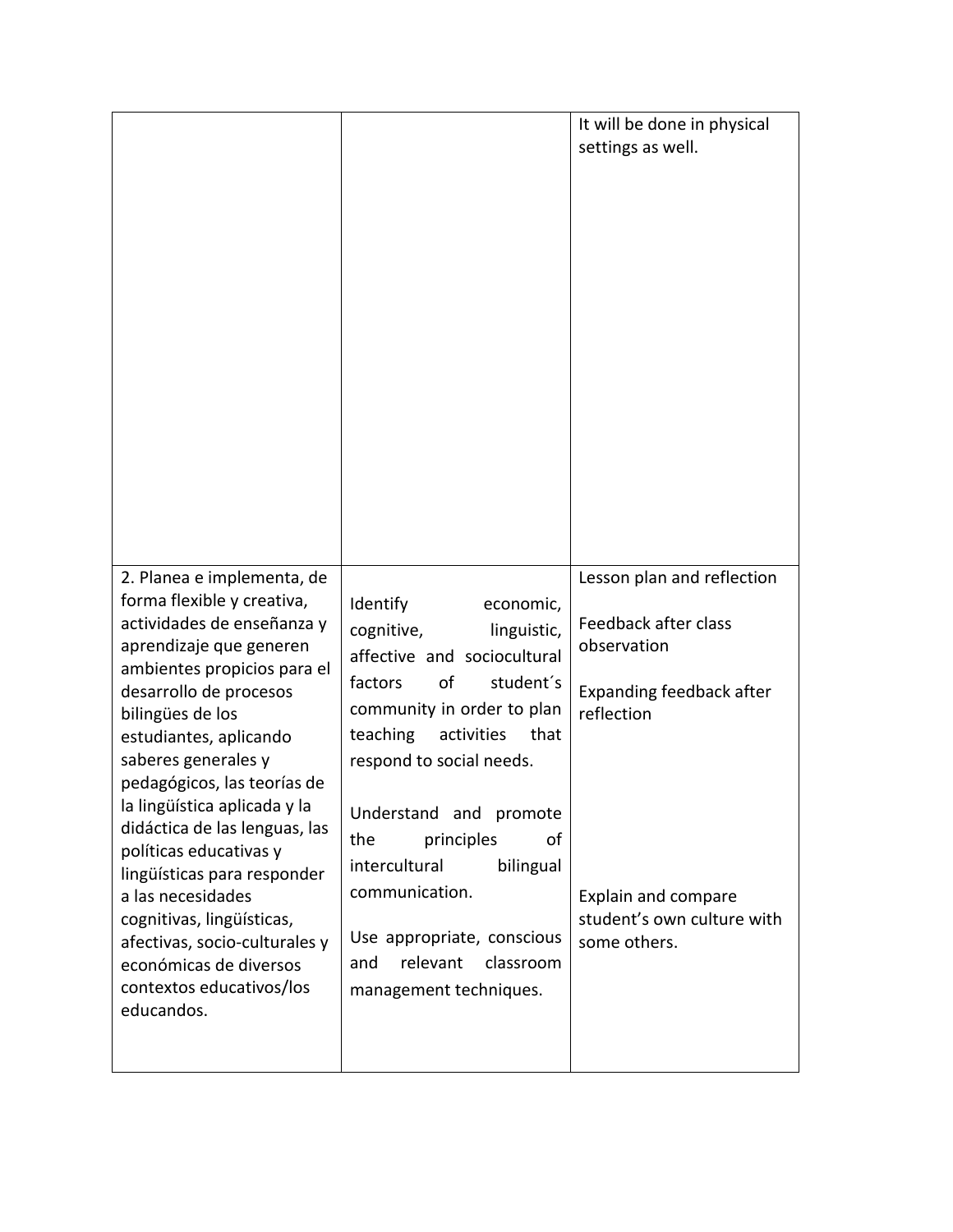|                                                                                                                                                                                                                                                                                                            |                                                                                                                                                                                                                                                                                                                | Feedback of class<br>observations and class<br>discussions.                                                                                           |
|------------------------------------------------------------------------------------------------------------------------------------------------------------------------------------------------------------------------------------------------------------------------------------------------------------|----------------------------------------------------------------------------------------------------------------------------------------------------------------------------------------------------------------------------------------------------------------------------------------------------------------|-------------------------------------------------------------------------------------------------------------------------------------------------------|
| 3. Incorpora reflexivamente<br>y con criterio pedagógico el<br>uso de las TIC en el<br>desarrollo de procesos<br>educativos.                                                                                                                                                                               | Use appropriate ICT's to<br>design<br>material<br>and<br>facilitate interaction in the<br>classroom.                                                                                                                                                                                                           | In-service teacher's report,<br>Class observation and<br>feedback from facilitator<br>Use of ICTs during<br>pandemic for the delivering<br>of classes |
| 4. Analiza, diseña y adapta<br>instrumentos y estrategias<br>para evaluar y autoevaluar<br>tanto el desarrollo bilingüe<br>y bicultural de los<br>estudiantes como su propia<br>práctica educativa a fin de<br>reflexionar y plantear<br>acciones de mejora que<br>promuevan su desarrollo<br>profesional. | Shape teaching skills<br>through observation, self-<br>reflection and<br>peer/facilitator's feedback<br>from class observation.<br>Plan<br>implement<br>and<br>context-coherent<br>lessons<br>blend<br>that<br>language,<br>functions and themes, in<br>which learners use English<br>as a medium to learn (or | Self-reflection<br>Feedback from facilitator<br>In-service teacher's<br>observation and peer<br>observation.                                          |
|                                                                                                                                                                                                                                                                                                            | reinforce) content of other<br>subjects.<br>Apply critical thinking skills<br>for identifying,<br>discussing                                                                                                                                                                                                   | Check of lesson plan,<br>activities and reflection<br>(feedback). Also through<br>class discussions.                                                  |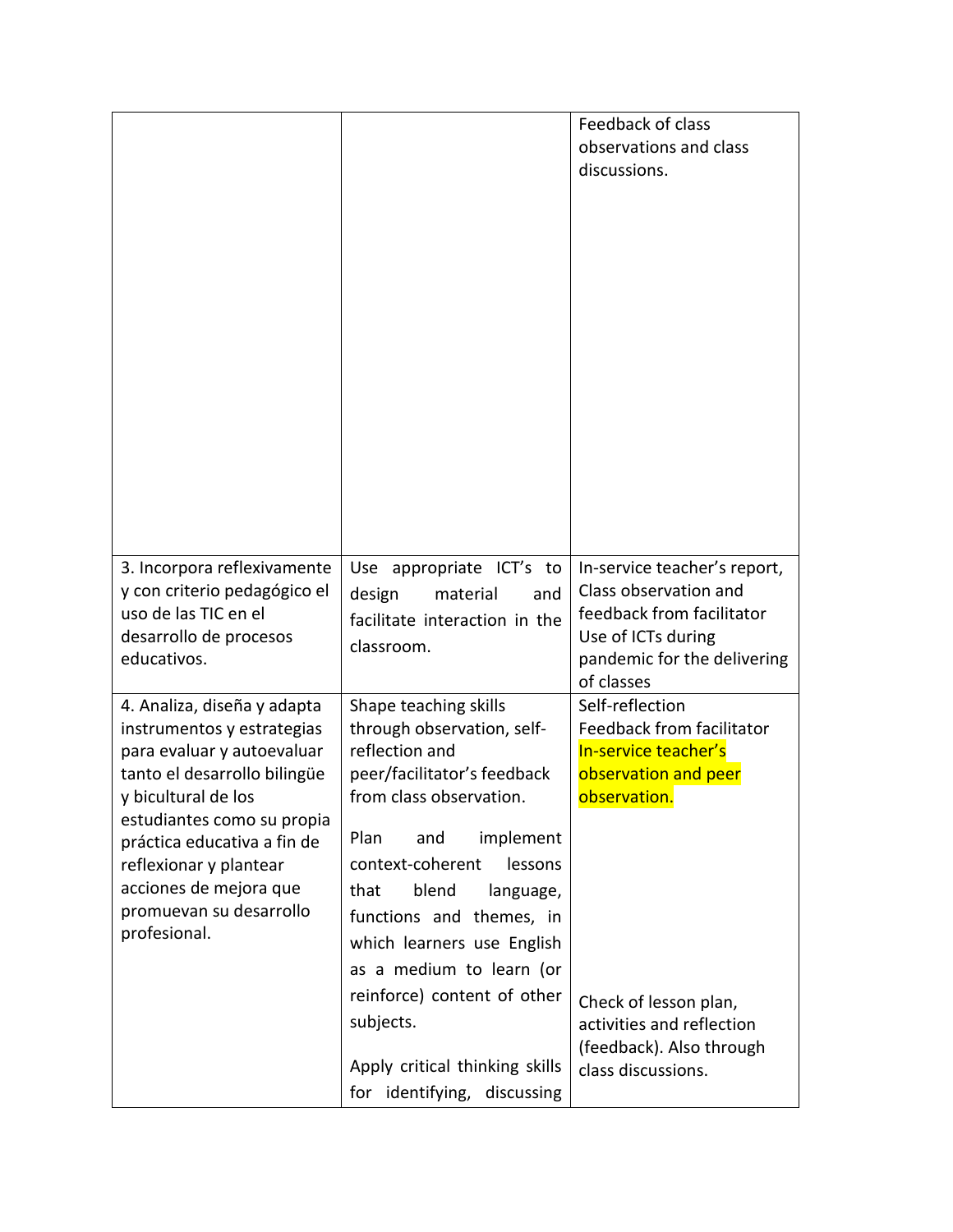|                                                                                                                                                                                                                                                                                                                                                | and analyzing phenomena<br>related<br>students'<br>to<br>language<br>learning<br>and<br>classroom management.                                                                                                                                                                                                                                                                                                                                              |                                                                                                |
|------------------------------------------------------------------------------------------------------------------------------------------------------------------------------------------------------------------------------------------------------------------------------------------------------------------------------------------------|------------------------------------------------------------------------------------------------------------------------------------------------------------------------------------------------------------------------------------------------------------------------------------------------------------------------------------------------------------------------------------------------------------------------------------------------------------|------------------------------------------------------------------------------------------------|
| 5. Construye, gestiona e<br>implementa propuestas<br>estratégicas de trabajo en<br>su campo profesional<br>fundamentadas en<br>principios disciplinares,<br>pedagógicos, investigativos<br>e interculturales como<br>resultado del trabajo<br>colaborativo en el que hace<br>uso de sus fortalezas,<br>habilidades propias y del<br>colectivo. | Demonstrate ethical and<br>politically responsible<br>actions and discourse in<br>his/her role of educator<br>during<br>the<br>teaching<br>practicum.<br>Design<br>and<br>implement<br>pedagogical strategies and<br>materials<br>based<br>on<br>disciplinary,<br>pedagogical<br>and researchable principles<br>in his/her field, as a result of<br>cooperative work not only<br>with his/her partners but<br>also with in-service teachers<br>at schools. | In-service teacher's report<br>Lesson plan and reflection<br>Class observation and<br>Feedback |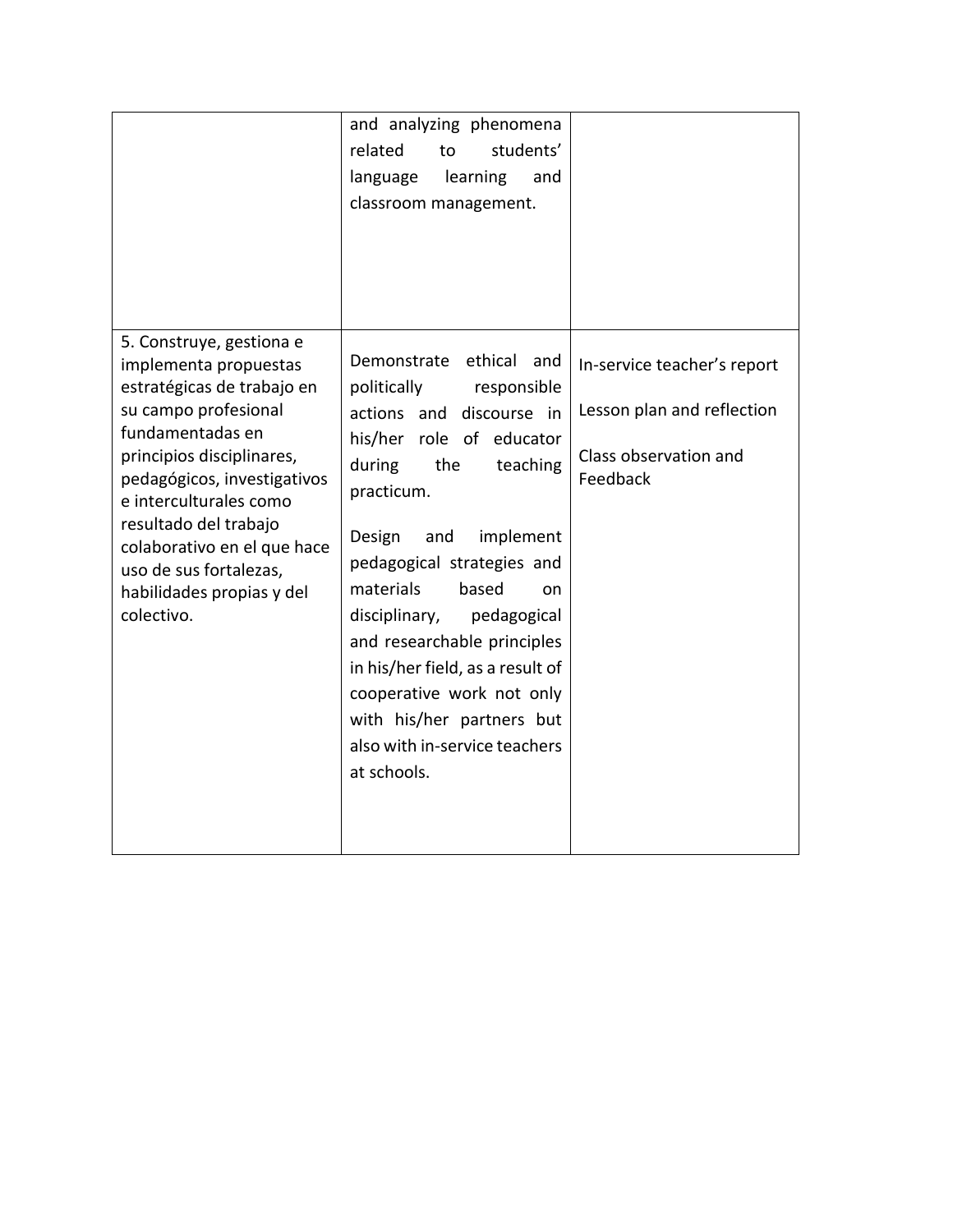| 6. Participa en espacios y<br>actividades institucionales,<br>curriculares y<br>extracurriculares en los que<br>se apropia y desarrolla su<br>dimensión ética, socio<br>política, corporal y<br>espiritual en pro de la<br>construcción de un Ethos<br>democrático, político y en<br>derechos humanos. | Participates in program's<br>activities to share<br>experiences with future<br>practitioners (the way we<br>did it this semester) Charla<br>experiencias significativas | Participation of activities<br>such as English day at<br>Schools (second semester).<br>Participation of<br>institutional events carried<br>out by the English area. |
|--------------------------------------------------------------------------------------------------------------------------------------------------------------------------------------------------------------------------------------------------------------------------------------------------------|-------------------------------------------------------------------------------------------------------------------------------------------------------------------------|---------------------------------------------------------------------------------------------------------------------------------------------------------------------|
| 7. Apropia criterios de<br>sostenibilidad ambiental en<br>la vida profesional y<br>cotidiana.                                                                                                                                                                                                          | Incorporate environmental<br>sustainability actions when<br>carrying out tasks related to<br>the teaching practicum.                                                    |                                                                                                                                                                     |

## **Thematic Units**

| <b>Themes</b>                             | <b>Resource</b>                             |
|-------------------------------------------|---------------------------------------------|
| Teaching English to young learners.       | Emery, E. & Rich, S. (2015). Teaching       |
| Developing principles, from principles to | English to Young Learners. Chapters 3, 4, 5 |
| practice, implementing task based         | and 6. English Language Teacher             |
| learning, literacy development and the    | Development Series.                         |
| importance of reflective teaching.        | <b>TESOL</b>                                |
| Working with young language learners      | Haliwell, S. (1992). Teaching English in    |
|                                           | the primary classroom. Chapter 1.           |
|                                           | Longman group.                              |
| Learning words                            | Cameron, L. (2001). Teaching Languages to   |
|                                           | Young Learners. Cambridge University        |
|                                           | Press.                                      |
| Estándares básicos de competencias        | Ministerio de Educación Nacional. (2006).   |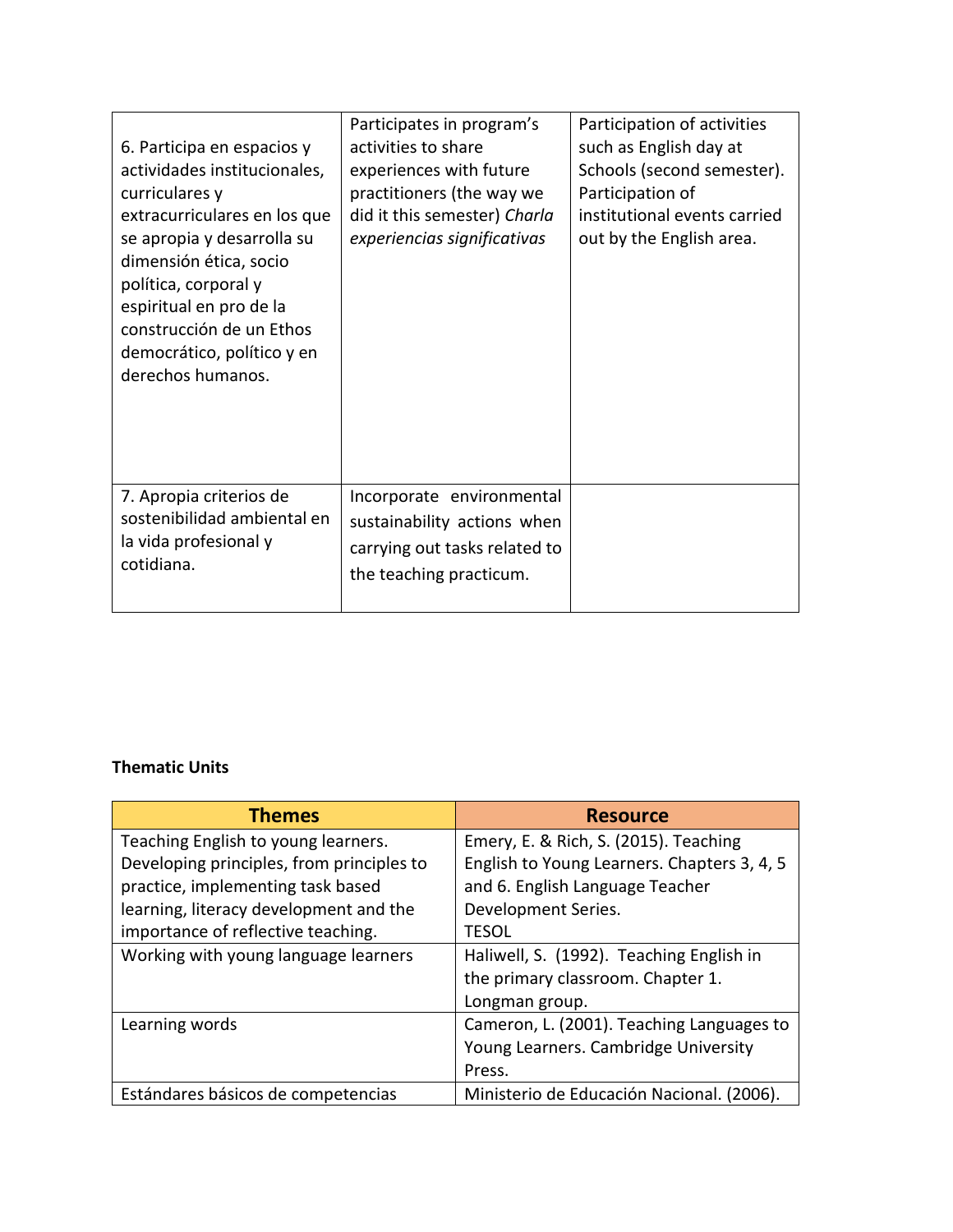| DBAs and Mallas de Aprendizaje<br>DBAs and Mallas de Aprendizaje<br>How to Plan a Virtual Classroom Lesson<br>Coronavirus and Teaching from Home: Ten<br>Ways to Engage and Instruct Students<br>Remotely | Formar en Lenguas Extranjeras El reto:<br>Estándares Básicos de Competencias en<br>Lenguas Extranjeras: inglés.<br>MEN 2016. Mallas de aprendizaje de<br>inglés para transición a quinto de primaria.<br>https://www.vedamo.com/knowledge/plan-<br>virtual-classroom-lesson/ |
|-----------------------------------------------------------------------------------------------------------------------------------------------------------------------------------------------------------|------------------------------------------------------------------------------------------------------------------------------------------------------------------------------------------------------------------------------------------------------------------------------|
| Assessment of young learners<br>Check: reading of assessment of virtual<br>classes Young LL adapted to what we are<br>facing in Colombia                                                                  | Shaaban, K. (2005). Assessment of Young<br>Learners. V.43, N.1. English Teaching<br>Forum.                                                                                                                                                                                   |
|                                                                                                                                                                                                           |                                                                                                                                                                                                                                                                              |
| Giving and checking instructions                                                                                                                                                                          | Moon, J. (2005). Children Learning English:<br>a guidebook for English language teachers.<br>Macmillan books for teachers.<br>Course's blog                                                                                                                                  |
| Making ESL learning fun for pre-school<br>children                                                                                                                                                        | Moon, J. (2005). Children Learning English:<br>a guidebook for English language teachers.<br>Macmillan books for teachers.<br>Course's blog                                                                                                                                  |
| The use of L1 in the language classroom                                                                                                                                                                   | Moon, J. (2005). Children Learning English:<br>a guidebook for English language<br>teachers. Macmillan books for teachers.<br>Course's blog                                                                                                                                  |
| Using flashcards in the classroom                                                                                                                                                                         | Haliwell, S. (1992). Teaching English in<br>the primary classroom. Chapter 3.<br>Longman group.                                                                                                                                                                              |
| Classroom management; keeping<br>discipline in the classroom                                                                                                                                              | Brown, H. D. (2001). Teaching by<br>Principles: An interactive approach to                                                                                                                                                                                                   |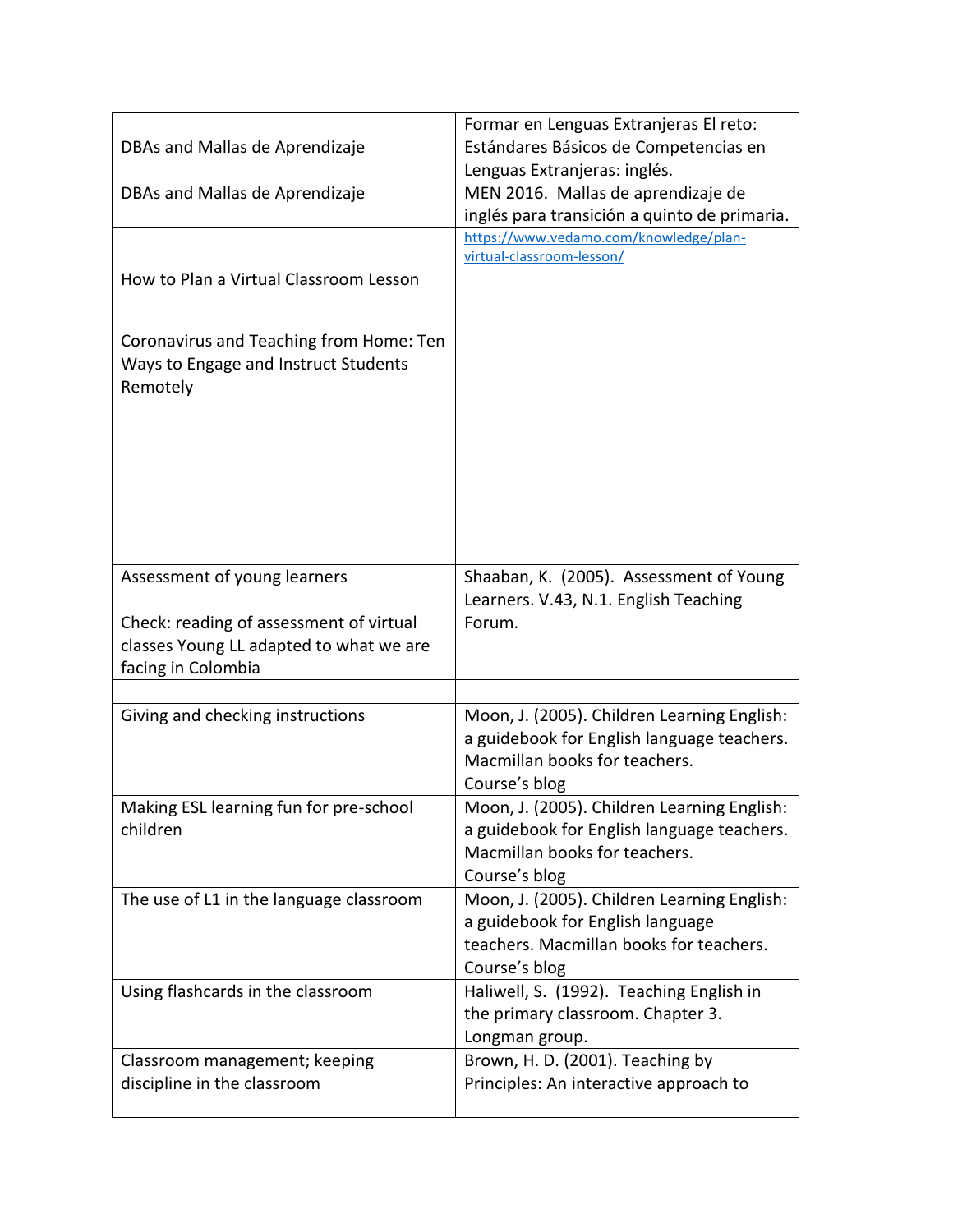|                                            | language pedagogy 2 <sup>nd</sup> edition. Longman. |
|--------------------------------------------|-----------------------------------------------------|
| Check: how to deal with discipline in the  |                                                     |
| virtual classroom                          | Moon, J. (2005). Children Learning English:         |
|                                            | a guidebook for English language teachers.          |
| Pre-service teachers can assist schools    | Macmillan books for teachers.                       |
| during COVID-19                            |                                                     |
|                                            | Sulish, M. (2004). Keeping Discipline in            |
|                                            | the Classroom. English Teaching Forum,              |
|                                            | $32 - 36.$                                          |
| Bringing creative teaching into the young  | Cameron, L and McKay, P. (2015).                    |
| learner classroom:                         | Bringing creative teaching into the young           |
| chapter 6 Recycling language, 9            | learner classroom. Oxford                           |
| Listening activities: something different, |                                                     |
| Using classroom language/Repetition        | Moon, J. (2005). Children Learning English:         |
| drills.                                    | a guidebook for English language teachers.          |
| Materials design and its use               | Macmillan books for teachers. Course's              |
|                                            | blog                                                |
|                                            | Course's blog                                       |
| Being realistic                            | Haliwell, S. (1992). Teaching English in            |
|                                            | the primary classroom. Chapter 3.                   |
|                                            | Longman group.                                      |
| Using songs in the EFL primary classroom   | Cameron, L and McKay, P. (2015).                    |
|                                            | Bringing creative teaching into the young           |
|                                            | learner classroom. Oxford and Course's              |
|                                            | blog.                                               |

## **Methodology**

This course incorporates elements of different pedagogical models such as:

**Content-based Approach:** Learners develop communicative skills (listening, reading, speaking, and writing) and are aware of structural items of the language through the exposure to theoretical input based on language teaching and reflection. Students will participate in activities such as: workshops, interviews, class discussions and debates (collaborative activities), summarizing, note taking, extracting key information, etc. More importantly, students will prepare classes for their teaching sessions using this approach.

**Humanistic Approach:** The basis of the Humanistic Approach is *shifting the focus in education from teaching to learning, so that the teacher is no longer the focal point in class but someone who facilitates the process of education*. By means of reading assignments, classroom discussion and written tasks, students incorporate skills and concepts presented in the course into individual processes of intellectual, emotional, and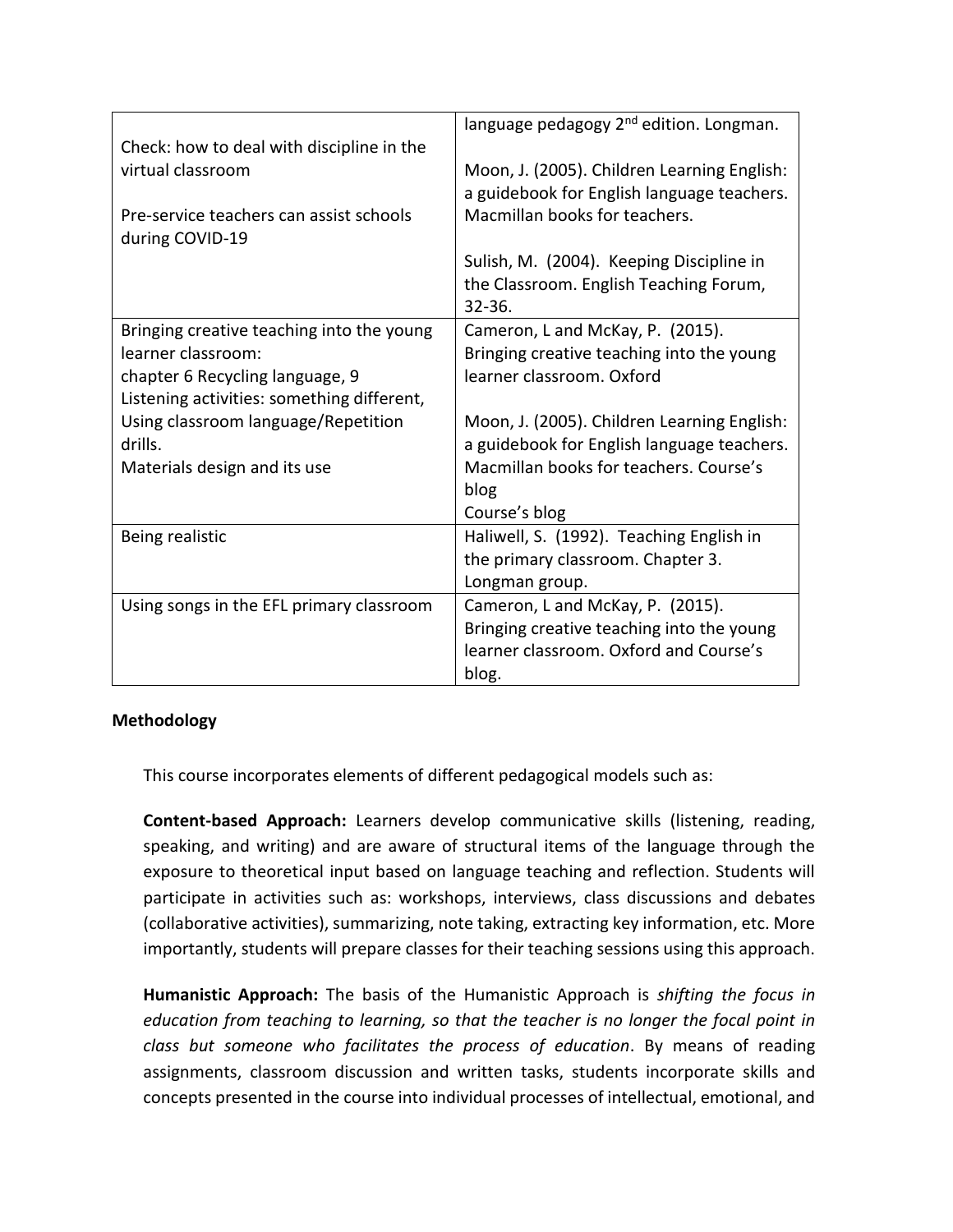spiritual growth that empower them to make positive, meaningful contributions to society. In-class and out-of class activities aim to present English in ways that promote student's affective engagement with the language, respond to their needs and interests, and maximize opportunities to use English to communicate information, feeling and ideas.

**Critical Reflection:** Critical Reflection helps students by creating new understanding, by making them conscious of the *social, political, professional, economic and ethical assumptions that support or constrain one's actions*. It allows students to learn from mistakes, examine actions, evaluate them, propose solutions, revise and plan continually. Critical reflection will be the basis of this course.

**Socio-constructivism:** Students complete graded in-class and out-of-class tasks, and select from a variety of optional, independent activities according to their interests, needs, *and individual learning styles. Work is evaluated taking into account students' assimilation of skills and concepts into diverse, personalized, individualized models of the English language and EFL pedagogy.*

## **Flipped learning:**

## **Stage 1**

During this stage, practitioners will attend in-class sessions in order to discuss, observe, reflect upon, share, and implement ideas and principles for ELT. The development of the class will frame the presentation of teaching concepts (based on needs), national policies, standards, and DBAs (MEN, 2017) for EFL, material design and implementation, virtual class sessions, among others. The practitioners will:

- Practitioners will attend virtual and physical class sessions (synchronic ones will be recorded) and will plan virtual and physical classes and/or activities for young learners. They will also perform and share practical teaching activities in all skills and sub-skills based on theoretical input.
- *keep a digital resource folder (portfolio) with lesson plans, and written reflections.* Practitioners must upload their videos (classes sessions and activities) in a folder created by professors on Google Drive.
- **D** build ground rules for classroom sessions and the teaching practicum.
- **2** work individually, in pairs, and in groups.
- **n** observe and analyze videos of previous pre-service teachers.
- observe and analyze classes in real scenarios based on platform or digital resources used by schools and/or in-service teachers.
- **Z** write reflective reports of classes observed.
- **P** participate on oral presentations.
- Read and sign the corresponding minutes provided by UTP's Practicum's Office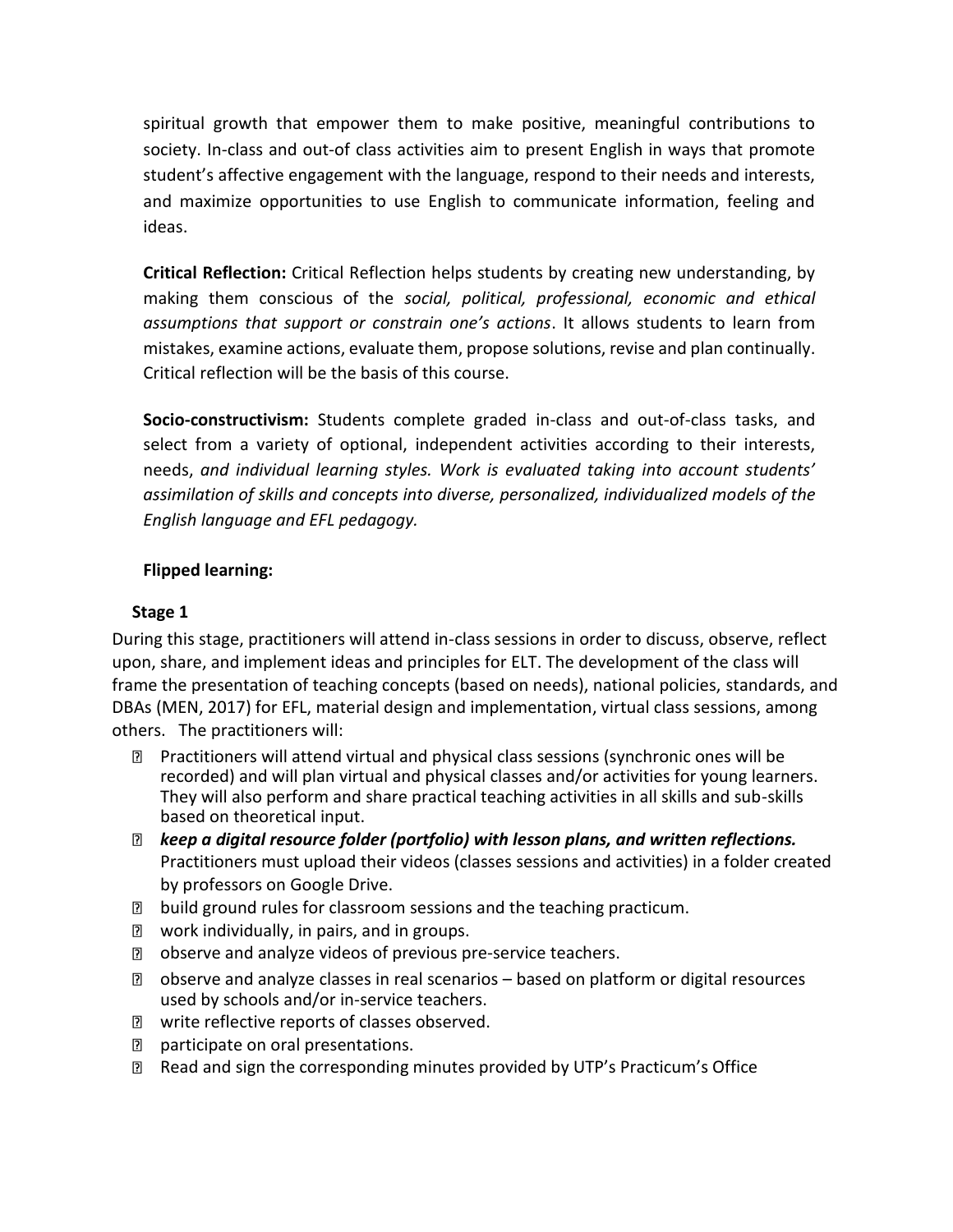## **Stage 2**

During quarantine pre-service teachers will plan classes (virtual and physical)to be shared with students in synchronous sessions or at schools (different platforms will be used according to schools requirements Meets, Zooms, Google Classroom or teams, WhatsApp, etc). Pre-service teachers are expected to teach English (in L2) 3 hours a week and let students practice English at home by themselves. Pre-service teachers will use the lesson plan formats designed for the current situation and will reflect upon planning, flexibility in terms of teaching, how to reach to most students and the role of teachers during this pandemic. During quarantine, pre-service teachers will have virtual classes with facilitators to keep discussing about the content proposed in the program, changes due to actual situations, new proposals, in-service teacher's methodology, among others. Virtual classes will be in the following way:

- 1. Synchronic and physical class sessions with students at schools' schedule.
- 2. Planning, designing, and grading.
- 3. Synchronic and physical meetings with facilitators to get some feedback
- 4. Each day we have class with UTP's facilitator's, he/she will contact pre-service teachers in other to arrange the conditions for the virtual or physical sessions. We will keep using the platform Schoology to keep track of content, assignments, activities, etc. Monitors will contact pre-service teachers to let them know about everything involved during the practicum.

## **Important:**

*During quarantine pre-service teachers must upload planners per class to the corresponding portfolio created for this purpose. Important: Remember to reflect upon each class. Preservice teachers will receive some feedback from UTP's facilitator through virtual or physical sessions (small groups with same difficulties), videos, WhatsApp meetings, and phone calls if necessary. Each pre-service teacher will talk to his/her group's in-service teacher to come to an agreement in terms of time, day of classes with students at schools,Physical classes at schools, synchronous and/or asynchronous classes, content from DBAs, indicadores de logro, extra class-work activities, among others. Each practitioner will adapt his/her teaching tools to school policies and in-service teacher's way of teaching regarding ICTs, physical or virtual classes during Covid -19, etc.*

## **The pre-service teachers are expected to:**

- **P** present tasks on time.
- **n** collaborate and share ideas.
- **n** plan lessons and give feedback to each other. (peer observation)
- give feedback on each other's teaching. (peer observation)
- **Z** write reflections based on their own teaching and share them with their facilitators.
- D be active participants
- **n** maintain a portfolio.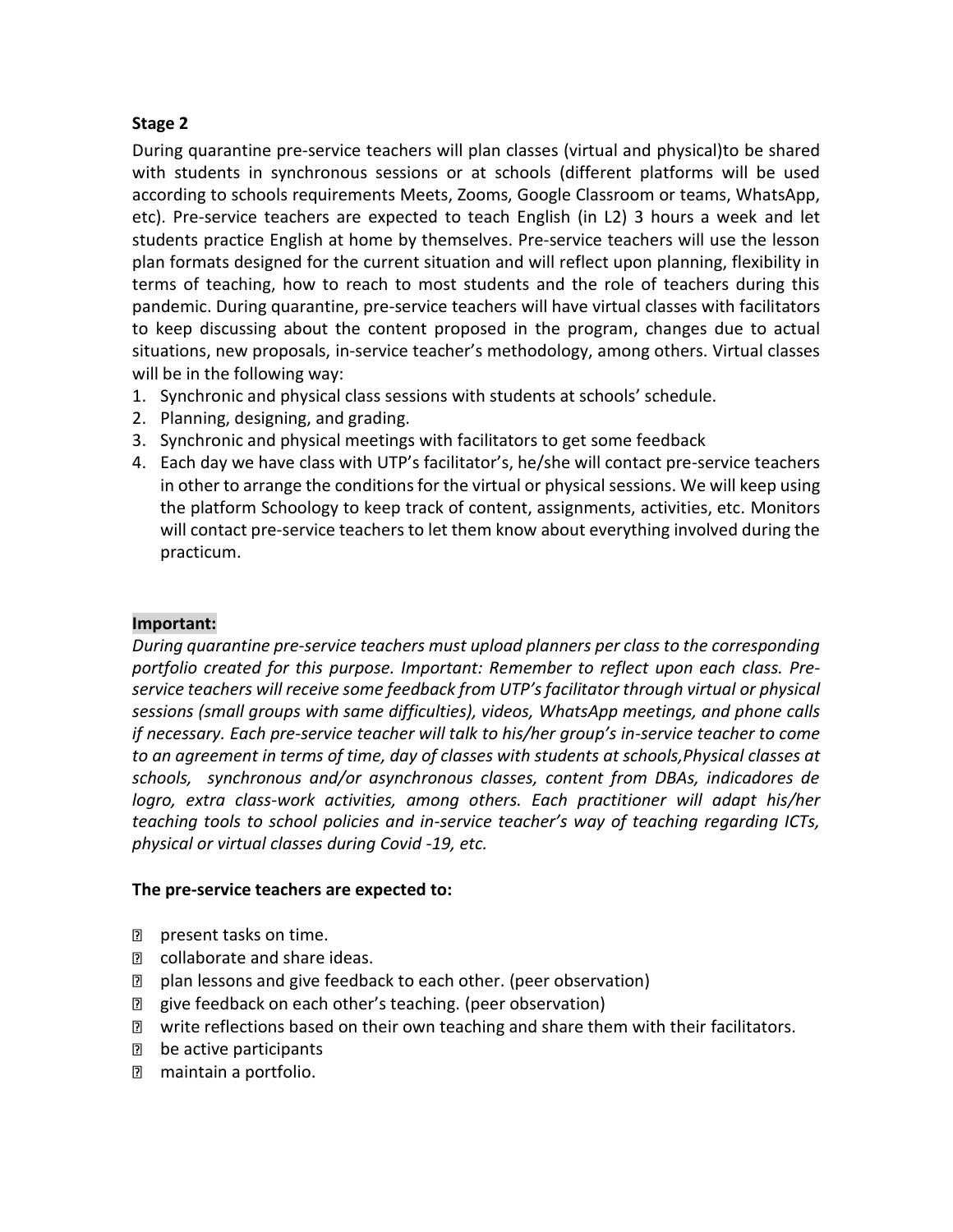- $\mathbb D$  follow our ground rules (as negotiated in the first session) in order to have a nice class environment.
- $\mathbb D$  participate in oral presentations about a theme or a topic provided by the facilitator for the discussion of the day.
- **2** work in groups to discuss topics or assigned questions.
- **Z** complete all reading assignments prior to class and be prepared to discuss them.
- Follow our *protocolo and lineamientos*
- Follow guidelines during the pandemic time. These guidelines were developed during quarantine last term and they might be upgraded based on new schools and/or UTP policies.
- **Plan virtual class sessions to be carried out with students through synchronous meetings.**
- $\Box$  Design, prepare, analyze and implement activities to be shared with students during synchronous and physical class meetings.

## **Lesson Planning**

- During quarantine, the lesson plan format was modified. Pre-service teachers should plan their class activities following the proper guidelines and lesson plan formats designed for this particular purpose and having in mind schools policies regarding "alternancia académica"
- The class must be planned to take, as a point of reference, the standards on EFL and DBAs set by the Ministry of Education.
- The content for the lesson plan must be discussed with the in-service teacher at the school where the practicum will take place. (remember to link the content suggested by in-service teachers with content and modules of DBAS - report this information to your facilitator)
- **E** A session for writing comments on the lesson, as it goes along, must be included in the lesson plan format.

**Portfolio:** In order to keep track of the experience of trainees (pre-service teachers), a portfolio must be kept, which is a purposeful collection of student's work that exhibits the student's efforts, progress, and achievements in one or more areas of the course. The objective is to gather evidence of the learning process and professional growth from the practicum and from class' sessions, as well as to record the experiences encountered throughout the semester. All materials should be arranged in the portfolio. It applies also during quarantine; pre-service teachers are expected to keep all their lesson plans with its support in the corresponding folders. UTP's facilitator will give pre-service teachers some feedback to keep improving in-put session as well as explanation of content and activities based on DBAs proposed by MEN.

Students without ARL cannot start their teaching practicum. Pre-service teachers will be expelled from their practicum at school if they miss three classes. Please check the document *"Protocolo Prácticas".*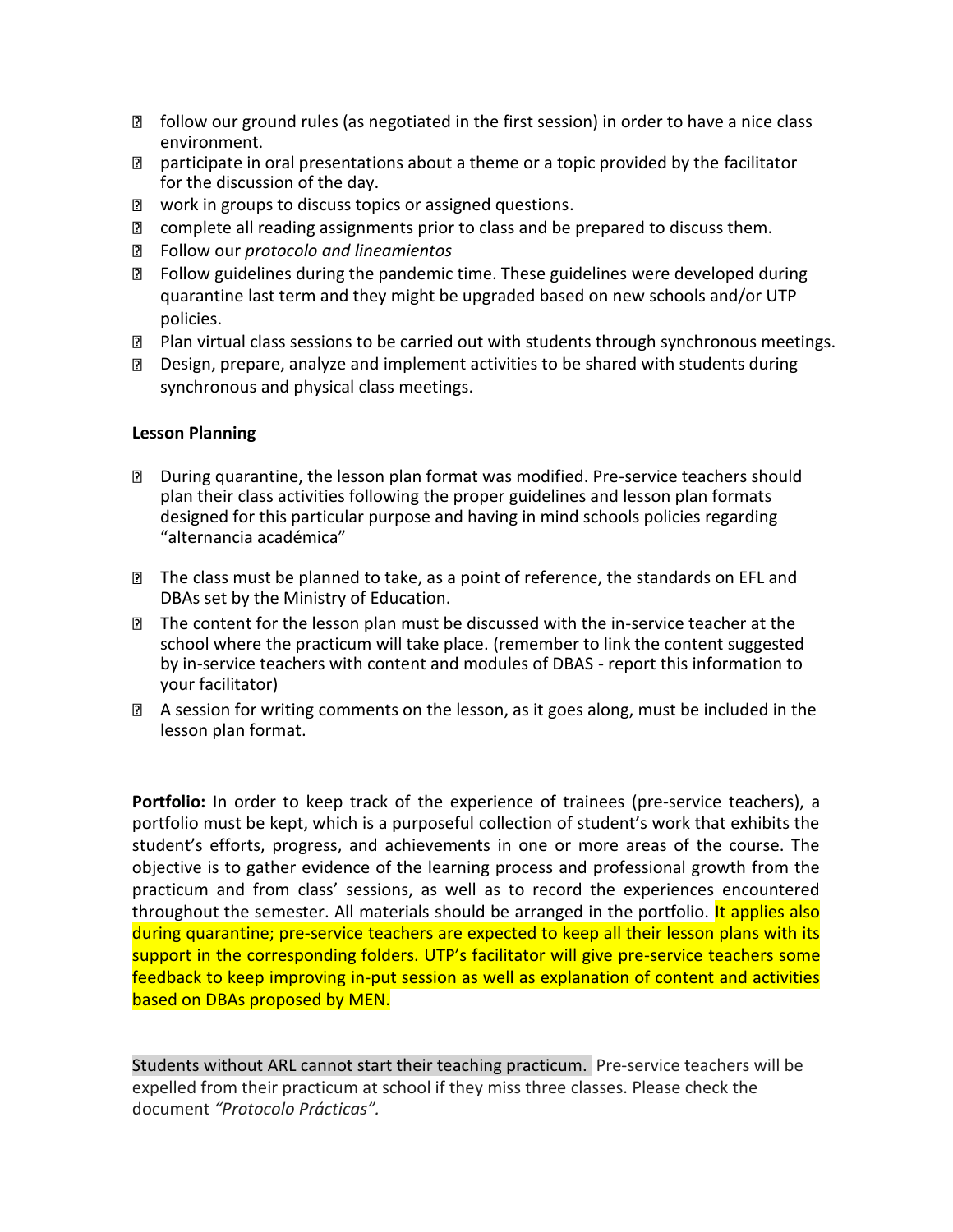\* In case of in-service teacher's strike, professors from the course will report this incident to Comité Curricular to solve the inconvenience.

### **Course Evaluation**

**Reports, assignments, quizzes, reflections, portfolios, etc. Will not be graded after due dates.**

### **First partial evaluation (30%)**

- Oral presentation (10%)
- In and out of class work, forum entries based on readings, live sessions, quizzes and reflective essay based on in-service teacher's observation and/or previous practitioners videos. (10%)
- First term exam (10%) based on content previously discussed in class.

## **Second partial evaluation (20%)**

-Portfolio (first cut): Planning and **reflecting** (10%)

-Written reflective report (5%): It will be done based on pre-service teacher's experiences planning and execution of virtual classes. (based on own or other's experiences – peer observation).

- In and out of class work, assignments, quizzes, class participation (5%)

### **Last partial evaluation (50%)**

### **5% in-service teacher's assessment**

**20% (10%portfolio last cut: lesson plan, reflection, videos, material and final grades of students – 10% pre-service teacher's class observation and reflection of class observed) 25% Reflective task podcast (follow rubric)** 

**Important: Videos submitted with portfolios will be used in classes only for academic purposes.**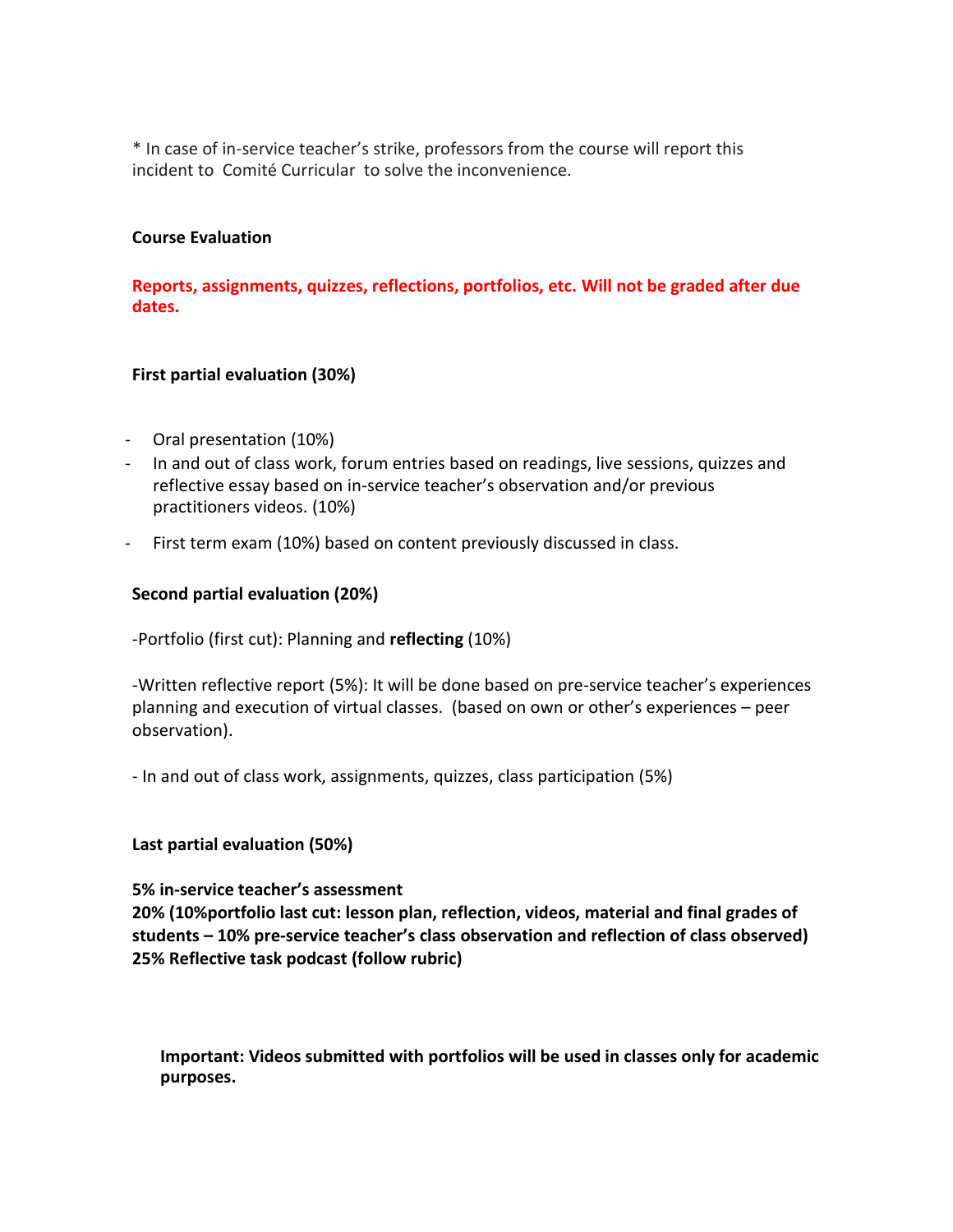**UTP's practitioners should follow** *Acuerdo 38 de 2017 UTP. Practitioners of licenciatura en Bilingüismo con Énfasis en Inglés of UTP should also follow the document Protocolo Prácticas.* 

# **New proposal to have in mind during quarantine:**

# **GUIDELINE FOR VIRTUAL ACTIVITIES**

**Important: Remember to wear GTP's uniforms to record virtual classes (virtual input)**

#### **Gain Attention**

Learners from schools should receive an appropriate input from pre-service teachers e.g. a video or a Power Point presentation with audio, etc. Remember the importance of gaining attention from students. (colorful material, good energy from teachers, role plays, puppets, songs, etc)

#### **Activate prior Knowledge**

Pre-service teacher should choose the appropriate topics and activities considering the suggested curriculum. Pre-service teachers should activate students 'prior knowledge, explain the new content, provide some practical activities, examples, exercises to then ask them to work by themselves. Teachers also must plan some practical activities for students to practice at home.

**Present content:** Through videos, power point presentations with audio, use of images, etc. Remember also to provide guidance. (show students some examples on what is expected from them to do at home)

**Practice:** Ask students to practice at home. They should be able to work by themselves. They do not need their parents help, neither to translate information. If students have difficulties, ask them to watch the videos (input) one more time.

#### **Organization**

Your virtual activities should be clearly organized into different steps: input, explanation of activities to do at home, activities for students to work by themselves.

#### **Language accuracy**

#### **The use of English is mandatory. Remember that we are English teachers not Spanish teachers!!!**

Have in mind your student's age, English level, background knowledge, to plan your activities. Use facial gestures, intonation, body language, images, real objects, cut-out figures, drawings, diagrams, etc; to explain the meaning of new words and/or to explain what is expected from them.

Videos should not contain major errors. Be careful with pronunciation, stress and intonation. Audio must be clear. Use only authentic meaningful language  $\odot$ 

## **Daily lesson plan format for virtual activities (with explanations)**

Have in mind that you must teach three hours per week. It means that you must design activities for the class time assigned. It is required to plan a class for each session.

### **Name of practitioner:**

**Grade:**

**Date:**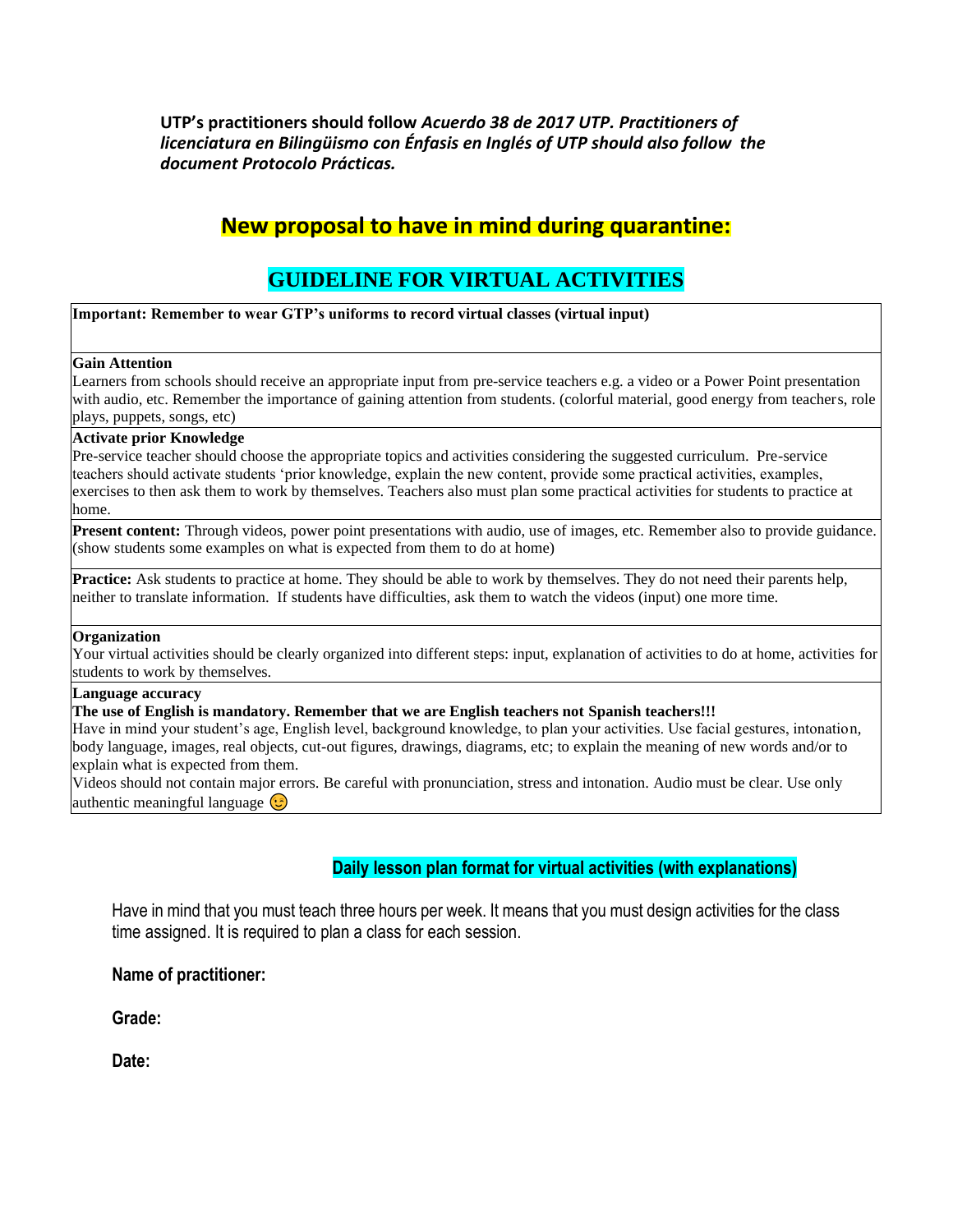**Main aim based on DBAs:** (no panic here…It will be the same depending on the module). The idea is to have the aim clear as it is the one your students need to reach.

**Content from DBAs:** (the one you will focus on this class. It has to be from suggested curriculum)

**Aim for this session:** 

**Students previous knowledge:** (student´s prior knowledge required for this class)

**Present Content:** (input)

**Practical activity to let students know what they must do at home by themselves:** (input: provide guidance and examples of what is expected from them)

**Practical activities for students to do at home:** (copies, PDF files, Word files, etc.)

## **Reflection**

Each lesson plan should include some reflections. How? Simple  $\circled{c}$ Choose one of the questions bellow and answer it. Only one per lesson plan. Recommendation: answer different questions in each planner. Example: answer question 1 in lesson plan 1, then answer question 2 in lesson plan 2 and so on.

## **Questions for reflections:**

Answer these questions based on your student's realities (which is not as bad as some other cases in our country)

- 1. What can teachers from the 21st century do to teach during adverse circumstances?
- 2. What does it imply for teachers?
- 3. What should you do to face economic inequalities in education? (we are talking about you as a teacher…do not blame anyone here)
- 4. How should teachers make education more flexible?
- 5. Are teachers in Colombia using the right technology for virtual classes? Provide your arguments.
- 6. How should teachers handle situations with conflicted parents during virtual classes?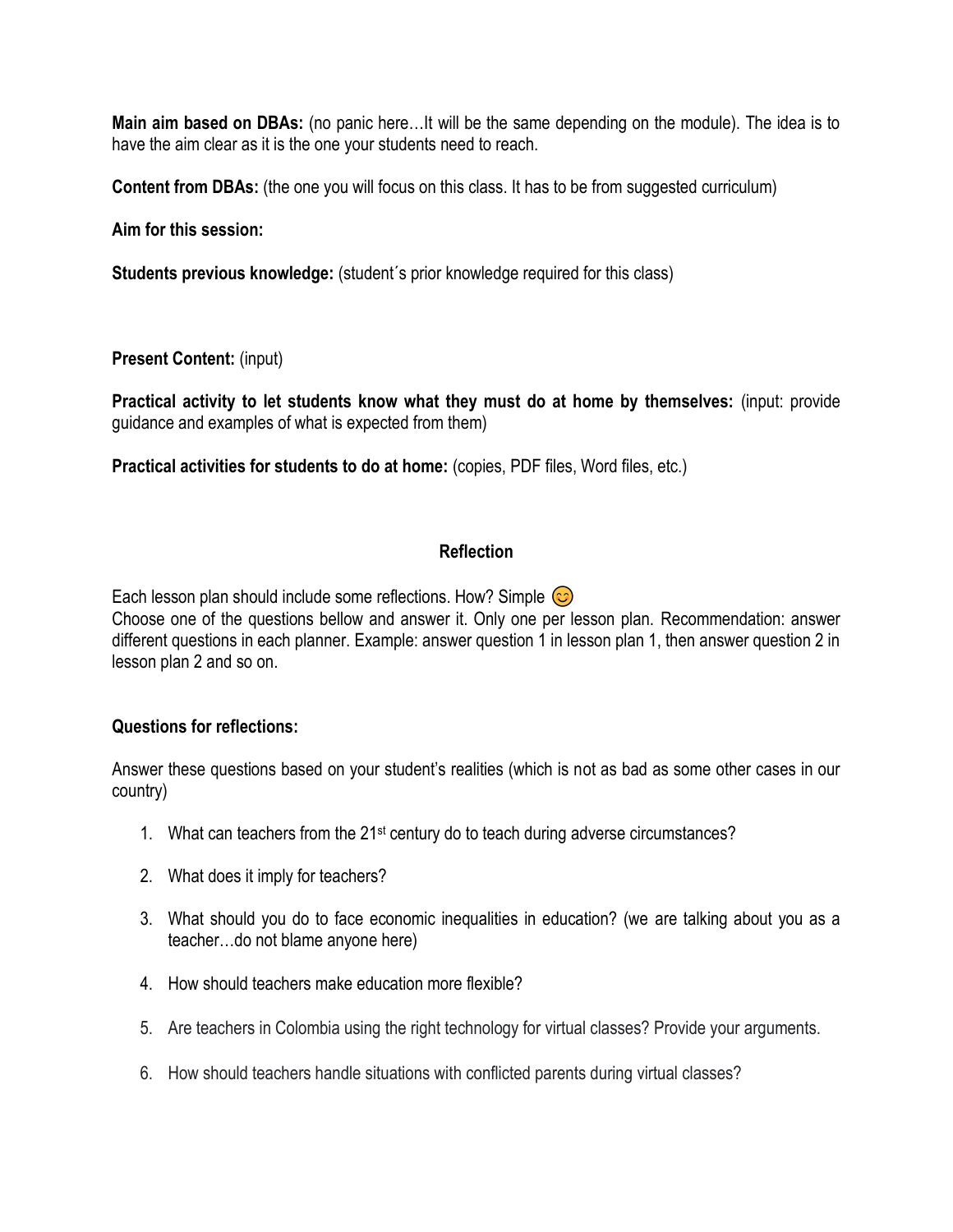- 7. How can teachers take advantage of parents' role during virtual classes?
- 8. How should teachers deal with students' distractions during virtual classes?
- 9. Do you consider that the national government's bilingualism plan for primary education is appropriate considering the suggested curriculum and the experience that you have had during this semester of pedagogical teaching practicum?

The following questions should be answered (all of them) after the 5<sup>th</sup> week of teaching virtual synchronous classes:

- 1. What went well in your virtual class session?
- 2. What did not go well in your virtual class session?
- 3. What would you do different next time?

Lesson plan format for physical classes at schools

| <b>GENERAL PLANNING INFORMATION</b>                                                                                            |                                                              |              |  |
|--------------------------------------------------------------------------------------------------------------------------------|--------------------------------------------------------------|--------------|--|
| <b>INSTITUTION:</b>                                                                                                            | <b>Branch:</b>                                               |              |  |
| <b>NAME OF PRACTITIONER:</b>                                                                                                   |                                                              |              |  |
| <b>GRADE &amp; GROUP: _______ NUMBER OF LEARNERS: _____</b><br><b>AVERAGE AGE OF LEARNERS:</b>                                 |                                                              |              |  |
| <b>TIME OF CLASS:</b>                                                                                                          |                                                              |              |  |
| <b>GENERAL AIM:</b> (from suggested curriculum. Check the aims of "alcance y secuencia" chart for<br>the corresponding module) |                                                              |              |  |
|                                                                                                                                | <b>Performance indicators</b><br>(from Suggested Curriculum) |              |  |
| <b>Knowing</b>                                                                                                                 | Doing                                                        | <b>Being</b> |  |
| <b>Suggested Content (from Suggested Curriculum):</b>                                                                          |                                                              |              |  |
| <b>Lesson Plan</b>                                                                                                             |                                                              |              |  |
| Date of class:                                                                                                                 | Class number: Module's number: Module's name:                |              |  |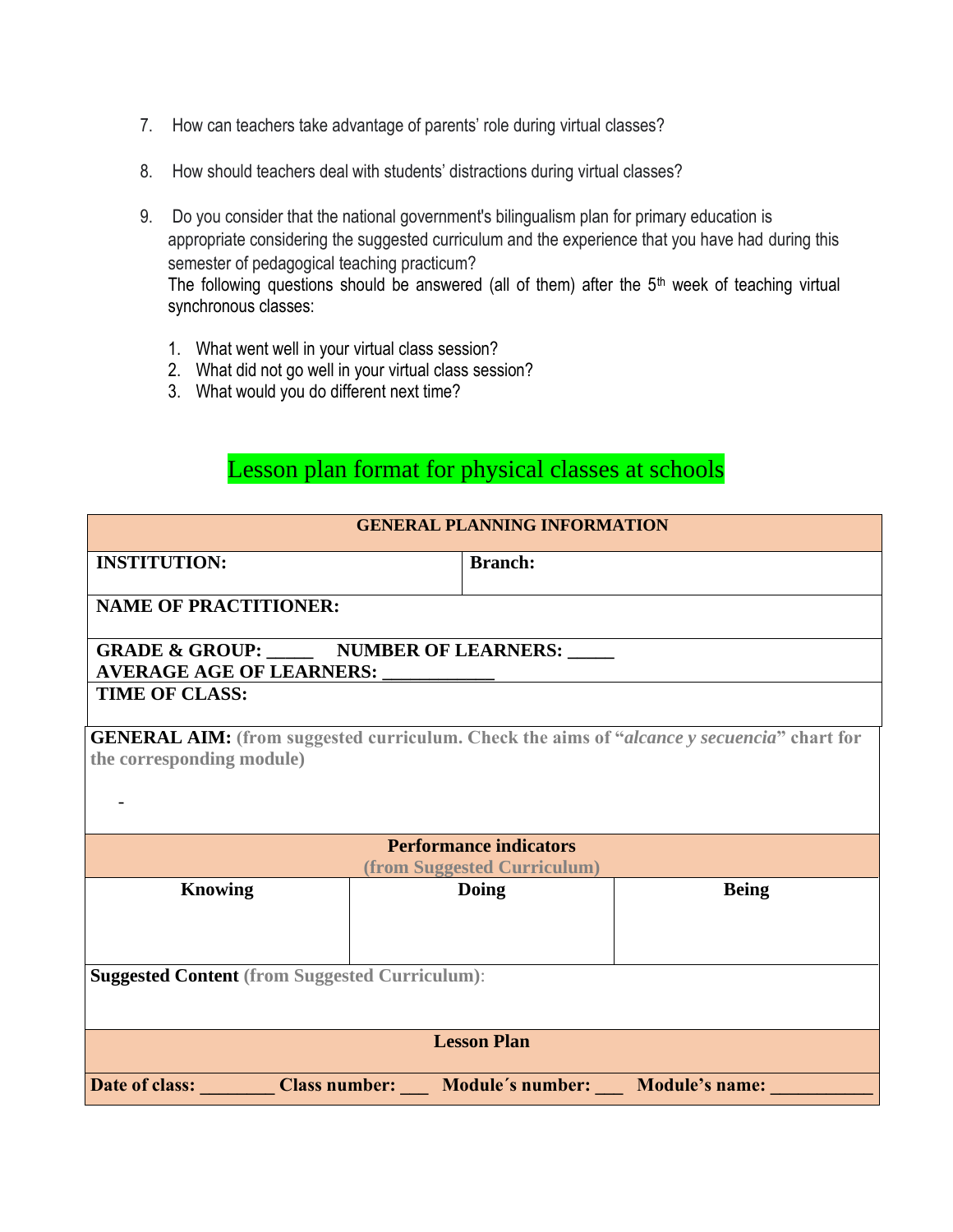**Aim for the class session:** At the end of the lesson the learners will be able to…

# **Materials:**

# **Articulation with students' prior knowledge or previous lessons:**

| DAY/STAGE/                                  | <b>PROCEDURE</b>                                     | <b>COMMENTS</b> |
|---------------------------------------------|------------------------------------------------------|-----------------|
| <b>ACTIVITY/TIME</b><br>$\ast$              | (Description of Activities)                          |                 |
|                                             |                                                      |                 |
|                                             |                                                      |                 |
|                                             |                                                      |                 |
|                                             |                                                      |                 |
|                                             |                                                      |                 |
|                                             |                                                      |                 |
|                                             |                                                      |                 |
|                                             |                                                      |                 |
|                                             |                                                      |                 |
|                                             |                                                      |                 |
|                                             | <b>Assessment paths (from Suggested Curriculum)</b>  |                 |
|                                             |                                                      |                 |
|                                             |                                                      |                 |
|                                             | EXTRA-CLASS WORK, ANNOUNCEMENTS, THINGS TO CONSIDER: |                 |
|                                             |                                                      |                 |
|                                             |                                                      |                 |
| <b>Observations:</b>                        |                                                      |                 |
|                                             |                                                      |                 |
|                                             |                                                      |                 |
|                                             |                                                      |                 |
|                                             | <b>REFLECTION</b>                                    |                 |
|                                             |                                                      |                 |
| What went well and how do you know it?      |                                                      |                 |
|                                             |                                                      |                 |
|                                             |                                                      |                 |
|                                             |                                                      |                 |
|                                             |                                                      |                 |
| What didn't go well and how do you know it? |                                                      |                 |
|                                             |                                                      |                 |
|                                             |                                                      |                 |
|                                             |                                                      |                 |
|                                             |                                                      |                 |
| What would you do different next time?      |                                                      |                 |
|                                             |                                                      |                 |
|                                             |                                                      |                 |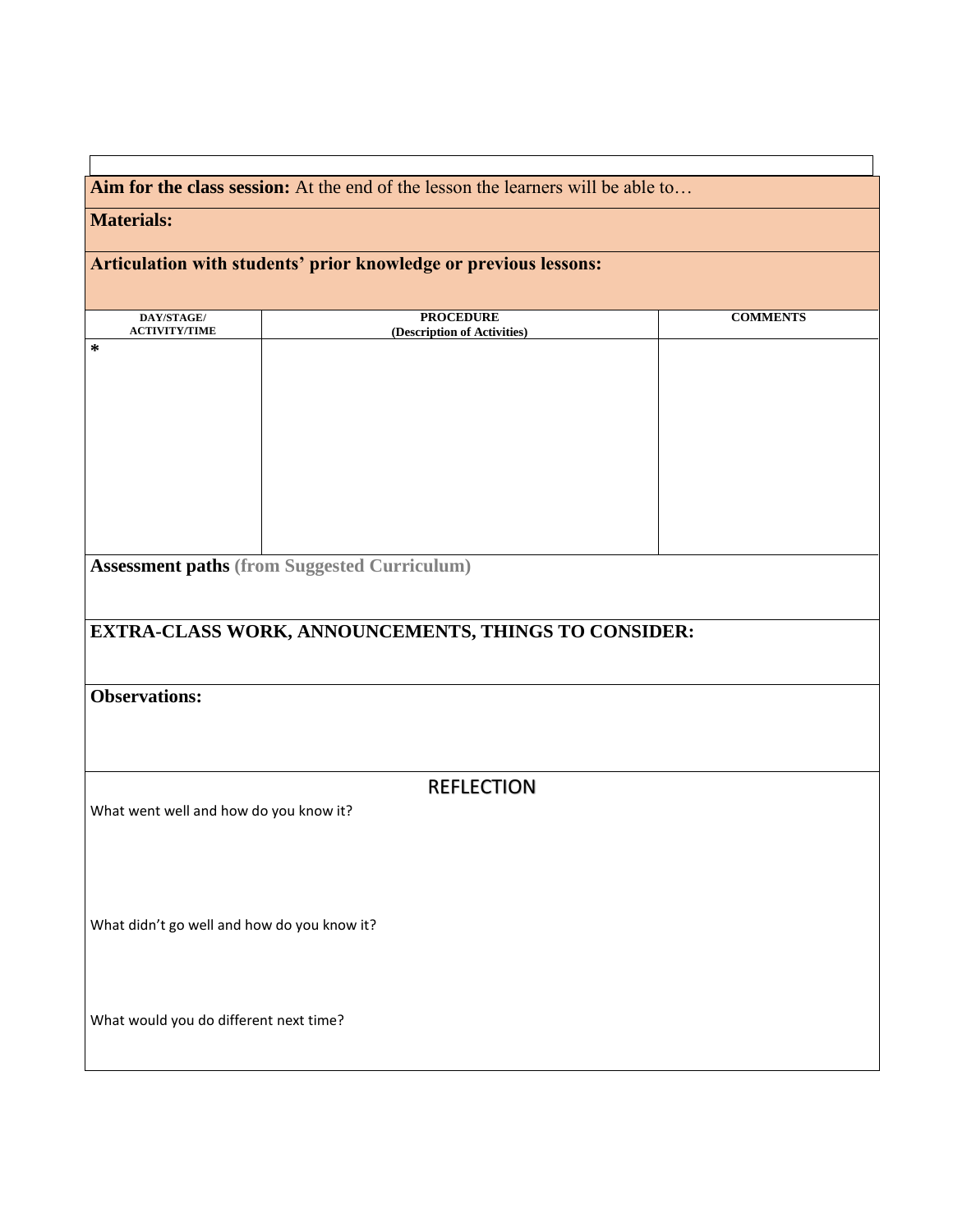## **Bibliography:**

- Brown, H. D. (2001). Teaching by Principles: An interactive approach to language pedagogy 2<sup>nd</sup> edition. Longman.
- Brown, H. D. (2000). Principles of language learning and teaching 4<sup>th</sup> edition. Longman.
- Cameron, L. (2001). Teaching Languages to Young Learners. Cambridge University Press.
- Cant, A., & Superfine, W. (1997) Developing Resources for Primary. Richmond Publishing.
- Halliwell, S. (1993) Teaching English in the Primary Classroom. Longman.
- Herramientas para la implementación de los estándares básicos de competencias en Inglés. Lo que necesitamos saber y saber hacer. Richmond Publishing, 2007.
- Ministerio de Educación Nacional. (2006). Formar en Lenguas Extranjeras El reto: Estándares Básicos de Competencias en Lenguas Extranjeras: Inglés.

Ministerio de Educación Nacional. (2016). Mallas de aprendizaje de inglés para transición a quinto de primaria.

- Scott, W. and Ytreberg, L. (1999) Teaching English to children. Longman.
- Spratt, M., Pulverness, A., & Williams, M. ( 2005). The TKT: Teaching knowledge test. Cambridge University Press.
- Snow, D (2007). From Language Learner to Language Teacher an introduction to teaching English as a foreign language. TESOL
- Richards, J & Lockhart, C. (2010) Reflective Teaching in the Second Language Classroom. Cambridge Language Education.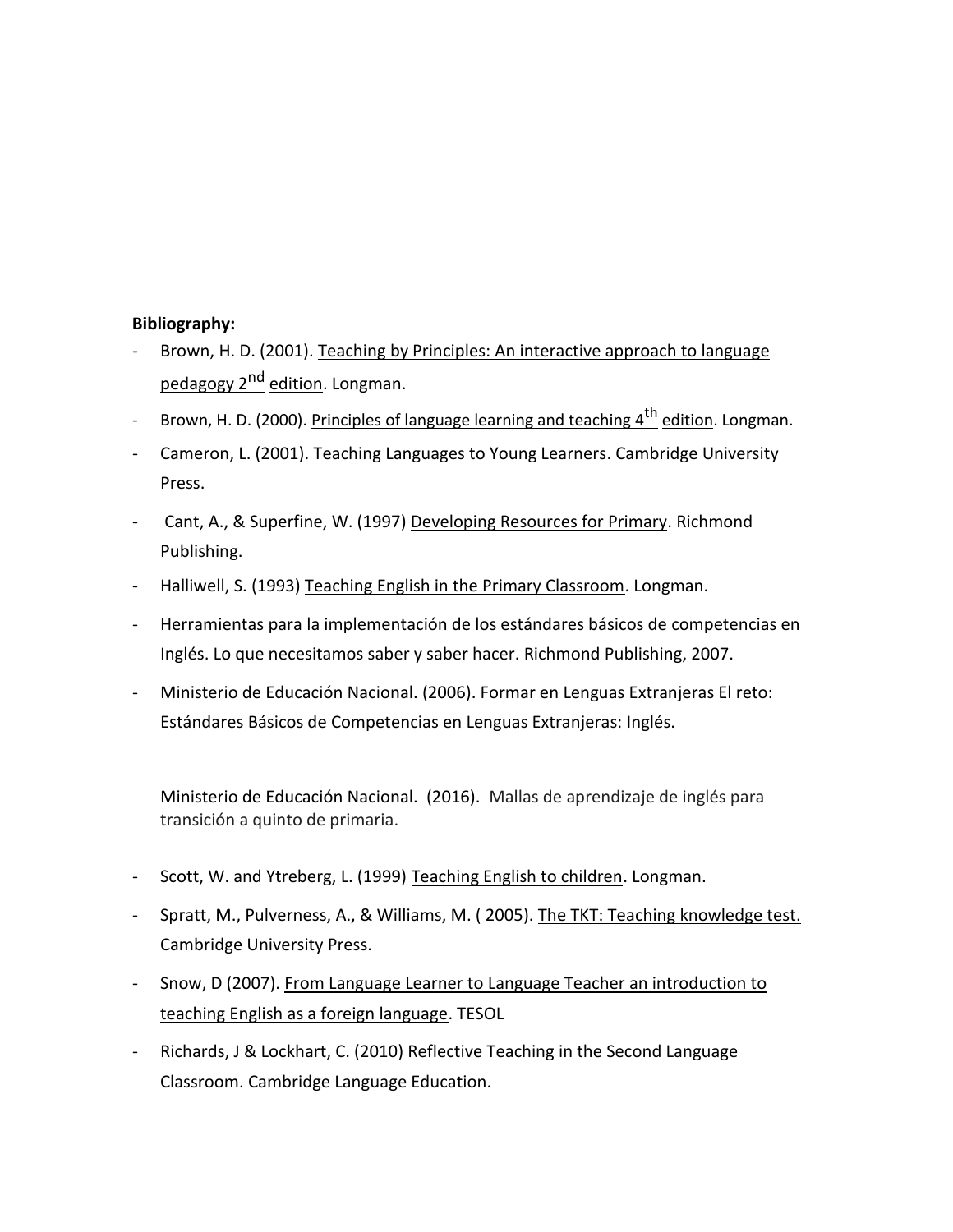- Macías, D. F., & Sánchez, J. A. (2015). Classroom management: A persistent challenge for pre-service foreign language teachers. *PROFILE Issues in Teachers' Professional Development, 17*(2), 81-99[. http://dx.doi.org/10.15446/profile.v17n2.43641.](http://dx.doi.org/10.15446/profile.v17n2.43641)
- Moon, J. (2005). Children Learning English: a guidebook for English language teachers. Macmillan books for teachers.
- Sulish, M. (2004). Keeping Discipline in the Classroom. English Teaching Forum, 32-36.
- Different sources gathered from : <http://eric.ed.gov/?q=reflective+teaching+&pg=4> such as Reflective Teaching, Managing the Language Classroom and Teaching English to Young Learners.
- Cameron, L and McKay, P. (2015). Bringing creative teaching into the young learner classroom. Oxford

Emery, E. & Rich, S. (2015). Teaching English to Young Learners. English Language Teacher Development Series. TESOL